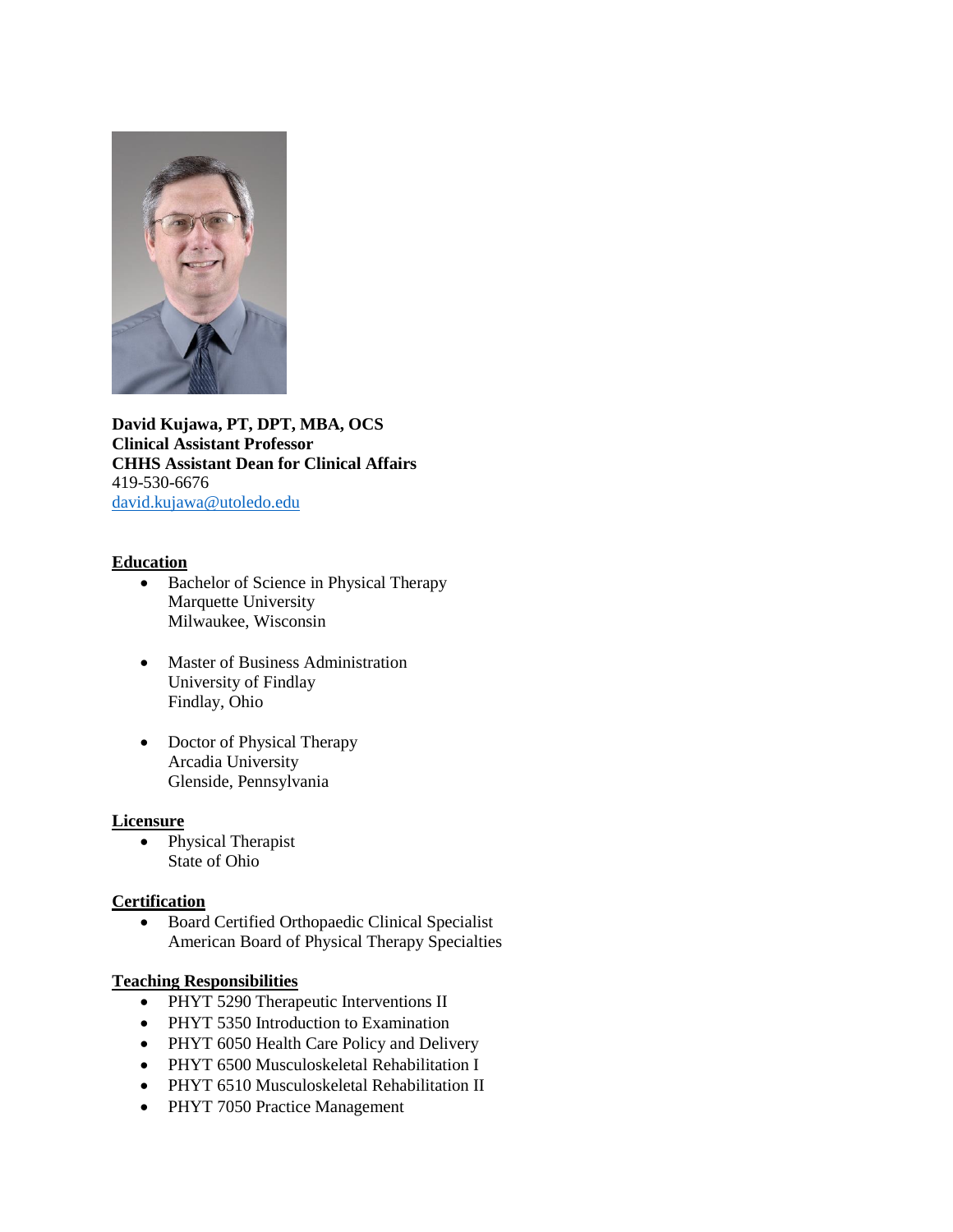# **Scholarly/Clinical Interests**

- The role of upper quarter musculoskeletal dysfunction on headache
- Physical therapy service delivery models and their influence on clinical outcome, service utilization and health care system cost (e.g. telepractice, non-traditional service delivery sites, low-service utilization models, etc.)
- The role of the physical therapist as a primary care provider

## **Professional/Clinical Activities**

 Physical therapist specializing in the treatment of head, neck and jaw pain Department of Rehabilitation Services University of Toledo Medical Center

## **Professional Memberships**

- American Physical Therapy Association
	- o Health Policy and Administration Section
	- o Academy of Orthopaedic Physical Therapy
		- **Pain Management Special Interest Group**
- Ohio Physical Therapy Association
	- o Chair, Continuing Education Committee
- American Headache Society
	- o TMD, Cervical Spine and Orofacial Pain Special Interest Group

### **Publications**

- Quatman-Yates, C., Cupp, A., Gunsch, C., Haley, T., Vaculik, S., **Kujawa, D**., Physical Rehabilitation Interventions for Post-mTBI Symptoms Lasting Greater Than 2 Weeks: Systematic Review; *Phys Ther* Vol. 96, No. 11, pp. 1753-1763, 2016
- Carrigan, M, **Kujawa, D**, Six Sigma in Health Care Management and Strategy; The Health Care Manager Vol. 25, No. 2, pp. 133-141, 2006

# **Selected Presentations**

- David Kujawa, PT, OCS **Manipulation and exercise for treatment of chronic migraine as alternative interventions for patients previously prescribed opioid analgesics – A case series.** Poster Presentation 2018 American Physical Therapy Association Combined Sections Meeting New Orleans, Louisiana February 24, 2018
- David Kujawa, PT, OCS
	- **Manipulation and exercise for treatment of chronic migraine as alternative interventions for patients previously prescribed opioid analgesics – A case study.** Poster Presentation

2017 Ohio Physical Therapy Association Scientific Symposium Columbus, Ohio October 20, 2017